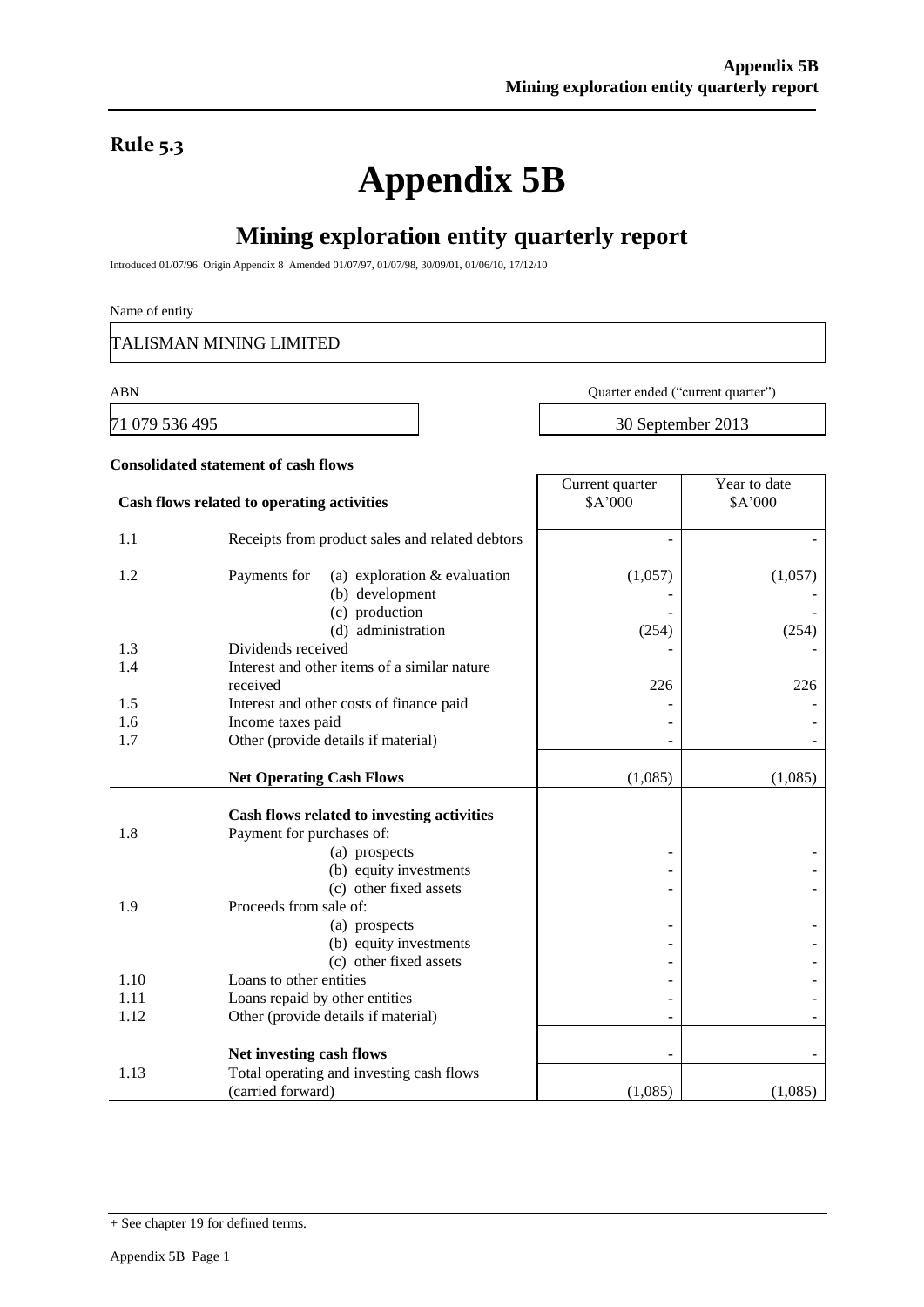| 1.13 | Total operating and investing cash flows      | (1,085)                  | (1,085) |
|------|-----------------------------------------------|--------------------------|---------|
|      | (brought forward)                             |                          |         |
|      |                                               |                          |         |
|      | Cash flows related to financing activities    |                          |         |
| 1.14 | Proceeds from issues of shares, options, etc. | -                        |         |
| 1.15 | Proceeds from sale of forfeited shares        | -                        |         |
| 1.16 | Proceeds from borrowings                      | -                        |         |
| 1.17 | Repayment of borrowings                       | -                        |         |
| 1.18 | Dividends paid                                | $\overline{\phantom{a}}$ |         |
| 1.19 | Other (provide details if material)           |                          |         |
|      | <b>Net financing cash flows</b>               |                          |         |
|      |                                               |                          |         |
|      | Net increase (decrease) in cash held          | (1,085)                  | (1,085) |
| 1.20 | Cash at beginning of quarter/year to date     | 19,473                   | 19,473  |
| 1.21 | Exchange rate adjustments to item 1.20        |                          |         |
|      |                                               |                          |         |
| 1.22 | Cash at end of quarter                        | 18,388                   | 18,388  |

#### **Payments to directors of the entity and associates of the directors Payments to related entities of the entity and associates of the related entities**

|      |                                                                  | Current quarter<br>\$A'000 |
|------|------------------------------------------------------------------|----------------------------|
| 1.23 | Aggregate amount of payments to the parties included in item 1.2 | 215                        |
| 1.24 | Aggregate amount of loans to the parties included in item 1.10   |                            |
|      |                                                                  |                            |

1.25 Explanation necessary for an understanding of the transactions

Remuneration to Directors.

#### **Non-cash financing and investing activities**

2.1 Details of financing and investing transactions which have had a material effect on consolidated assets and liabilities but did not involve cash flows

N/A

2.2 Details of outlays made by other entities to establish or increase their share in projects in which the reporting entity has an interest

N/A

<sup>+</sup> See chapter 19 for defined terms.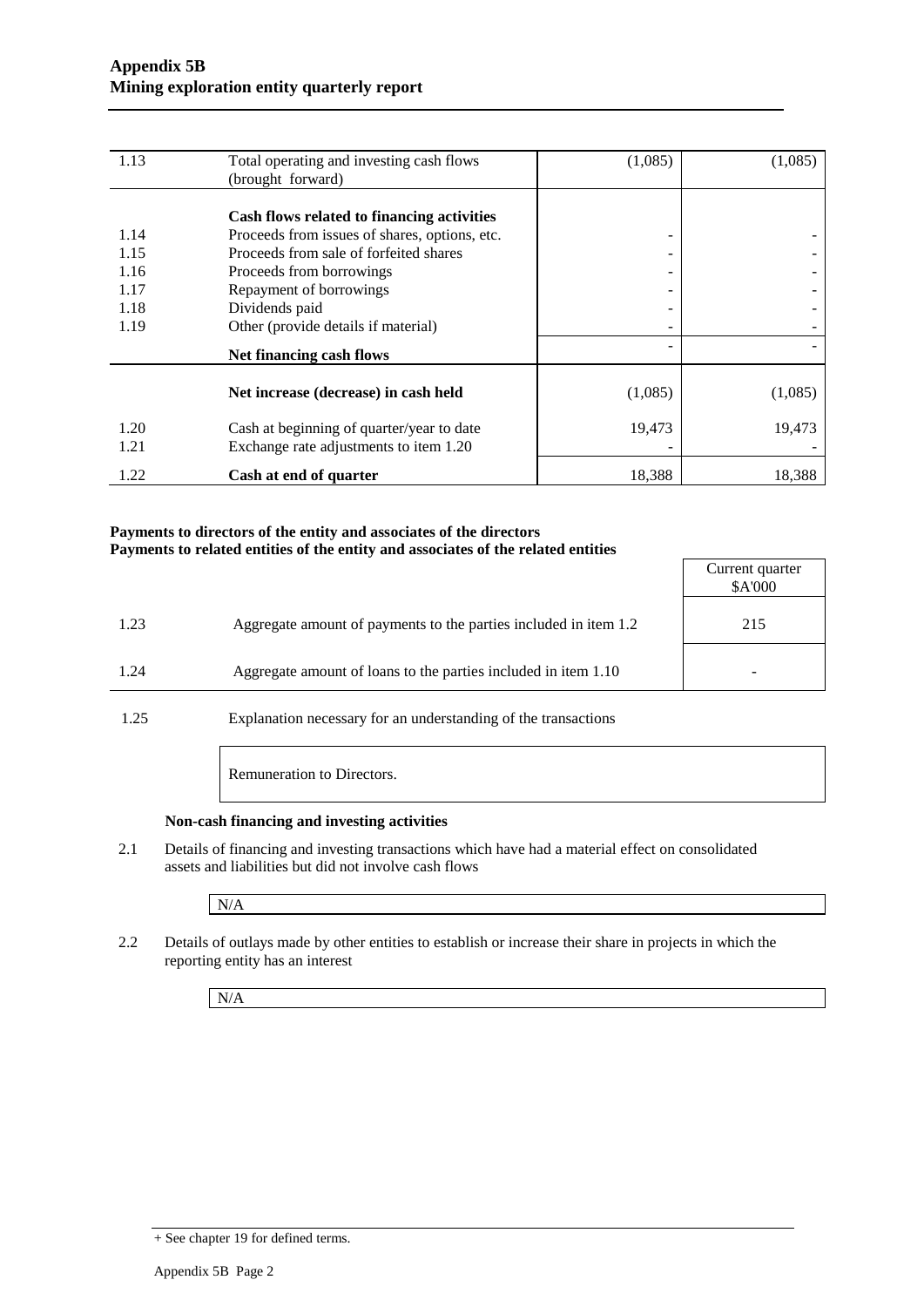#### **Financing facilities available**

*Add notes as necessary for an understanding of the position.*

|     |                             | Amount available<br>\$A'000 | Amount used<br>\$A'000 |
|-----|-----------------------------|-----------------------------|------------------------|
| 3.1 | Loan facilities             | -                           | -                      |
| 3.2 | Credit standby arrangements | -                           |                        |

#### **Estimated cash outflows for next quarter**

| 4.1 | Exploration and evaluation | \$A'000<br>1,100 |
|-----|----------------------------|------------------|
| 4.2 | Development                |                  |
| 4.3 | Production                 |                  |
| 4.4 | Administration             | 250              |
|     | <b>Total</b>               | 1,350            |

#### **Reconciliation of cash**

|                                                                                     | Reconciliation of cash at the end of the quarter (as<br>shown in the consolidated statement of cash flows) to<br>the related items in the accounts is as follows. | Current quarter<br>\$A'000 | Previous quarter<br>\$A'000 |  |
|-------------------------------------------------------------------------------------|-------------------------------------------------------------------------------------------------------------------------------------------------------------------|----------------------------|-----------------------------|--|
| Cash on hand and at bank<br>5.1<br>Deposits at call<br>5.2<br>Bank overdraft<br>5.3 |                                                                                                                                                                   | 503                        | 409                         |  |
|                                                                                     |                                                                                                                                                                   | 17,885                     | 19,064                      |  |
|                                                                                     |                                                                                                                                                                   |                            |                             |  |
| 5.4                                                                                 | Other (provide details)                                                                                                                                           |                            |                             |  |
| <b>Total: cash at end of quarter</b> (item 1.22)                                    |                                                                                                                                                                   | 18,388                     | 19,473                      |  |

<sup>+</sup> See chapter 19 for defined terms.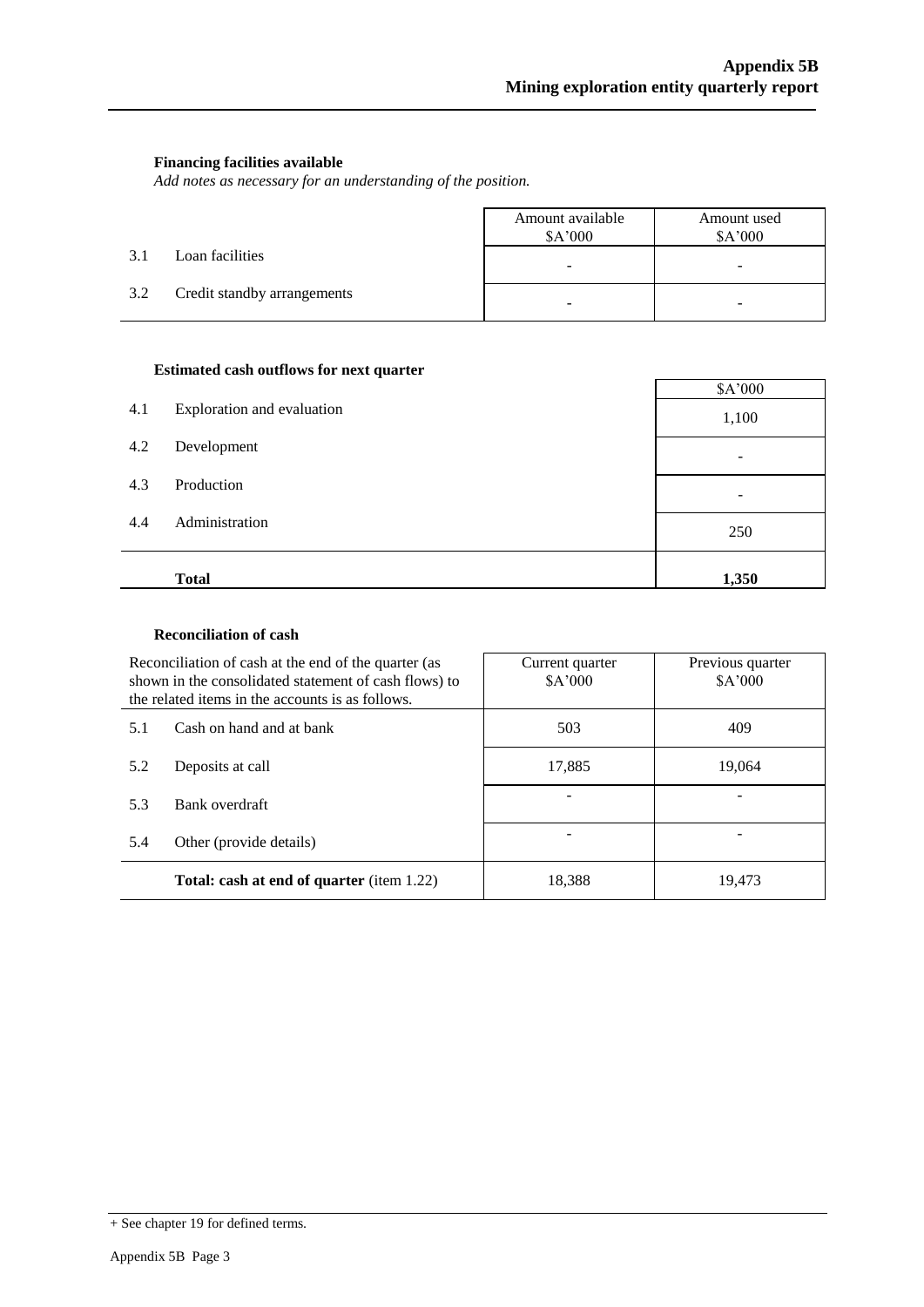#### **Changes in interests in mining tenements**

|     |                                                                     | Tenement  | Nature of interest    | Interest at  | Interest at |
|-----|---------------------------------------------------------------------|-----------|-----------------------|--------------|-------------|
|     |                                                                     | reference | (note (2))            | beginning of | end of      |
|     |                                                                     |           |                       | quarter      | quarter     |
| 6.1 | Interests in mining<br>tenements relinquished,<br>reduced or lapsed | E52/2689  | Tenement relinquished | 100%         |             |
|     |                                                                     | E52/2691  | Tenement relinguished | 100%         |             |
| 6.2 | Interests in mining<br>tenements acquired or<br>increased           | E52/2931  | Application           |              |             |

#### **Issued and quoted securities at end of current quarter**

*Description includes rate of interest and any redemption or conversion rights together with prices and dates.*

|     |                                     | Total number | Number<br>quoted | Issue price per<br>security (see note<br>$3)$ (cents) | Amount paid up<br>per security (see<br>note 3) (cents) |
|-----|-------------------------------------|--------------|------------------|-------------------------------------------------------|--------------------------------------------------------|
| 7.1 | <b>Preference</b><br>$+$ securities |              |                  |                                                       |                                                        |
|     | (description)                       |              |                  |                                                       |                                                        |
| 7.2 | Changes during quarter              |              |                  |                                                       |                                                        |
|     | (a) Increases through               |              |                  |                                                       |                                                        |
|     | issues                              |              |                  |                                                       |                                                        |
|     | (b) Decreases through               |              |                  |                                                       |                                                        |
|     | returns of capital, buy-            |              |                  |                                                       |                                                        |
|     | backs, redemptions                  |              |                  |                                                       |                                                        |
| 7.3 | <sup>+</sup> Ordinary securities    | 131,538,627  | 131,538,627      |                                                       |                                                        |
|     |                                     |              |                  |                                                       |                                                        |
| 7.4 | Changes during quarter              |              |                  |                                                       |                                                        |
|     | (a) Increases through               |              |                  |                                                       |                                                        |
|     | issues                              |              |                  |                                                       |                                                        |
|     | (b) Decreases through               |              |                  |                                                       |                                                        |
|     | returns of capital, buy-            |              |                  |                                                       |                                                        |
|     | backs                               |              |                  |                                                       |                                                        |
| 7.5 | <sup>+</sup> Convertible            |              |                  |                                                       |                                                        |
|     | debt securities                     |              |                  |                                                       |                                                        |
|     | (description)                       |              |                  |                                                       |                                                        |
| 7.6 | Changes during quarter              |              |                  |                                                       |                                                        |
|     | (a) Increases through               |              |                  |                                                       |                                                        |
|     | issues                              |              |                  |                                                       |                                                        |
|     | (b) Decreases through               |              |                  |                                                       |                                                        |
|     | securities matured,                 |              |                  |                                                       |                                                        |
|     | converted                           |              |                  |                                                       |                                                        |

<sup>+</sup> See chapter 19 for defined terms.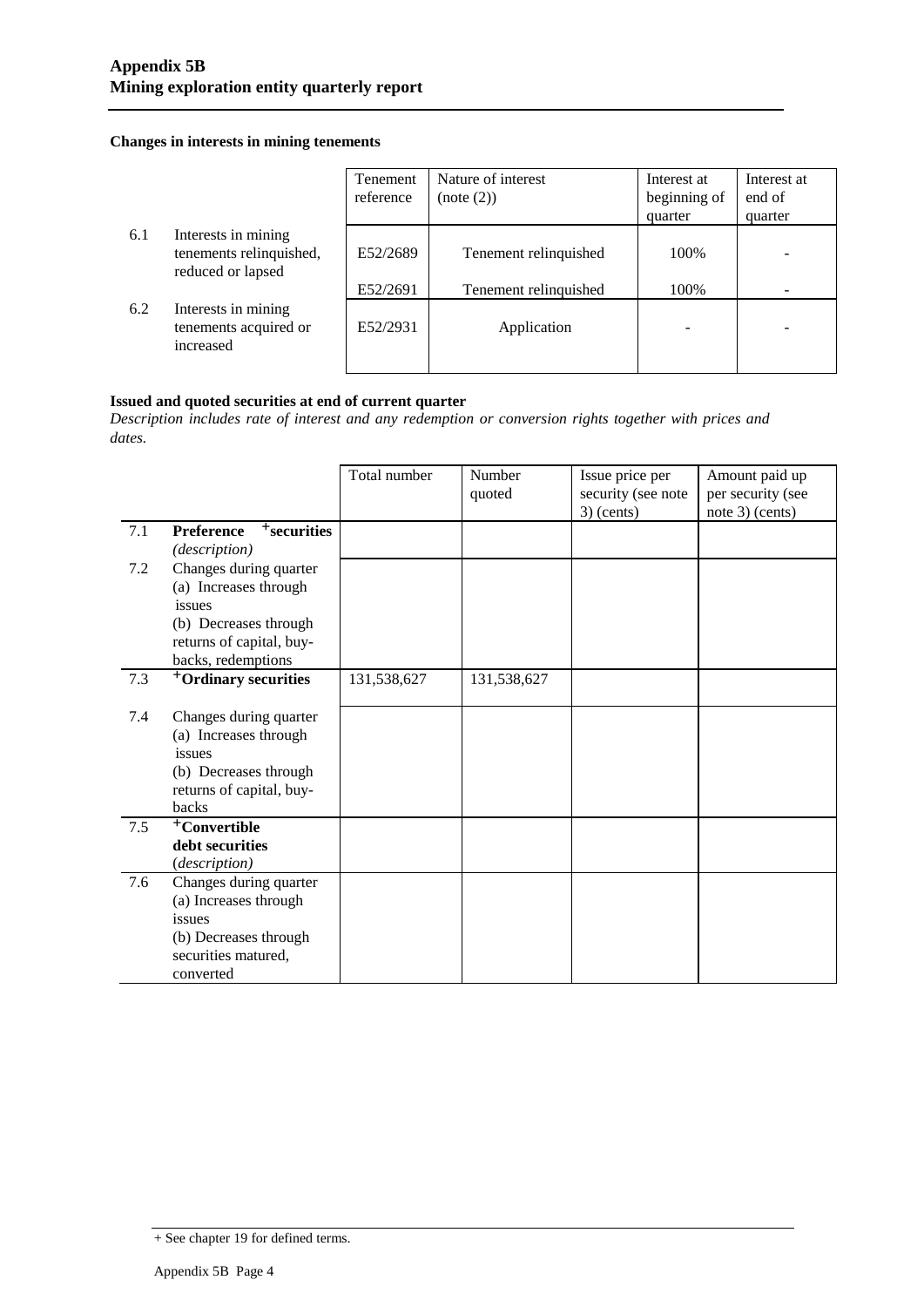| 7.7  | <b>Options</b>                    |                |                          | Exercise price           | Expiry date              |
|------|-----------------------------------|----------------|--------------------------|--------------------------|--------------------------|
|      | (description and                  | 250,000        |                          | \$1.27                   | 30/11/2013               |
|      | conversion                        | 250,000        | ÷,                       | \$1.35                   | 30/11/2013               |
|      | factor)                           | 250,000        |                          | \$1.44                   | 30/11/2013               |
|      |                                   | 250,000        |                          | \$1.53                   | 30/11/2013               |
|      |                                   | 50,000         |                          | \$1.19                   | 14/03/2014               |
|      |                                   | 400,000        |                          | \$1.00                   | 30/11/2013               |
|      |                                   | 200,000        |                          | \$1.10                   | 30/11/2013               |
|      |                                   | 200,000        |                          | \$1.20                   | 30/11/2013               |
|      |                                   | 200,000        |                          | \$1.30                   | 30/11/2013               |
|      |                                   | 125,000        |                          | \$0.90                   | 31/07/2014               |
|      |                                   | 125,000        |                          | \$0.97                   | 31/07/2014               |
|      |                                   | 125,000        |                          | \$1.03                   | 31/07/2014               |
|      |                                   | 125,000        |                          | \$1.09                   | 31/07/2014               |
|      |                                   | 400,000        |                          | \$0.69                   | 31/12/2014               |
|      |                                   | 400,000        |                          | \$0.73                   | 31/12/2014               |
|      |                                   | 450,000        |                          | \$0.78                   | 31/12/2014               |
|      |                                   | 400,000        |                          | \$0.83                   | 31/12/2014               |
|      |                                   | 400,000        |                          | \$0.85                   | 31/12/2014               |
|      |                                   | 750,000        |                          | \$0.72                   | 31/10/2014               |
|      |                                   | 750,000        |                          | \$0.80                   | 31/10/2014               |
|      |                                   | 750,000        |                          | \$1.00                   | 31/10/2014               |
|      |                                   | 750,000        |                          | \$1.12                   | 31/10/2014               |
|      |                                   | 250,000        |                          | \$1.02                   | 31/07/2015               |
|      |                                   | 250,000        |                          | \$1.13                   | 31/07/2015               |
|      |                                   | 250,000        |                          | \$1.41                   | 31/07/2015               |
|      |                                   | 250,000        |                          | \$1.53                   | 31/07/2015               |
|      |                                   | 50,000         |                          | \$0.44                   | 31/08/2015               |
|      |                                   | 50,000         |                          | \$0.47                   | 31/08/2015               |
|      |                                   | 50,000         | $\overline{a}$           | \$0.49                   | 31/08/2015               |
|      |                                   | 50,000         |                          | \$0.52                   | 31/08/2015               |
| 7.8  | Issued during<br>quarter          | $\overline{a}$ | $\overline{a}$           | $\overline{a}$           | $\overline{a}$           |
| 7.9  | Exercised                         | $\Box$         | $\overline{\phantom{a}}$ | $\overline{\phantom{a}}$ | $\overline{\phantom{a}}$ |
|      | during quarter                    |                |                          |                          |                          |
|      |                                   |                |                          |                          |                          |
| 7.10 | <b>Expired during</b><br>quarter  | $\overline{a}$ | $\mathbb{Z}$             |                          |                          |
| 7.11 | <b>Debentures</b>                 | $\overline{a}$ | $\overline{a}$           |                          |                          |
|      | (totals only)                     |                |                          |                          |                          |
| 7.12 | <b>Unsecured</b><br>notes (totals | $\overline{a}$ | $\overline{a}$           |                          |                          |
|      | only)                             |                |                          |                          |                          |

<sup>+</sup> See chapter 19 for defined terms.